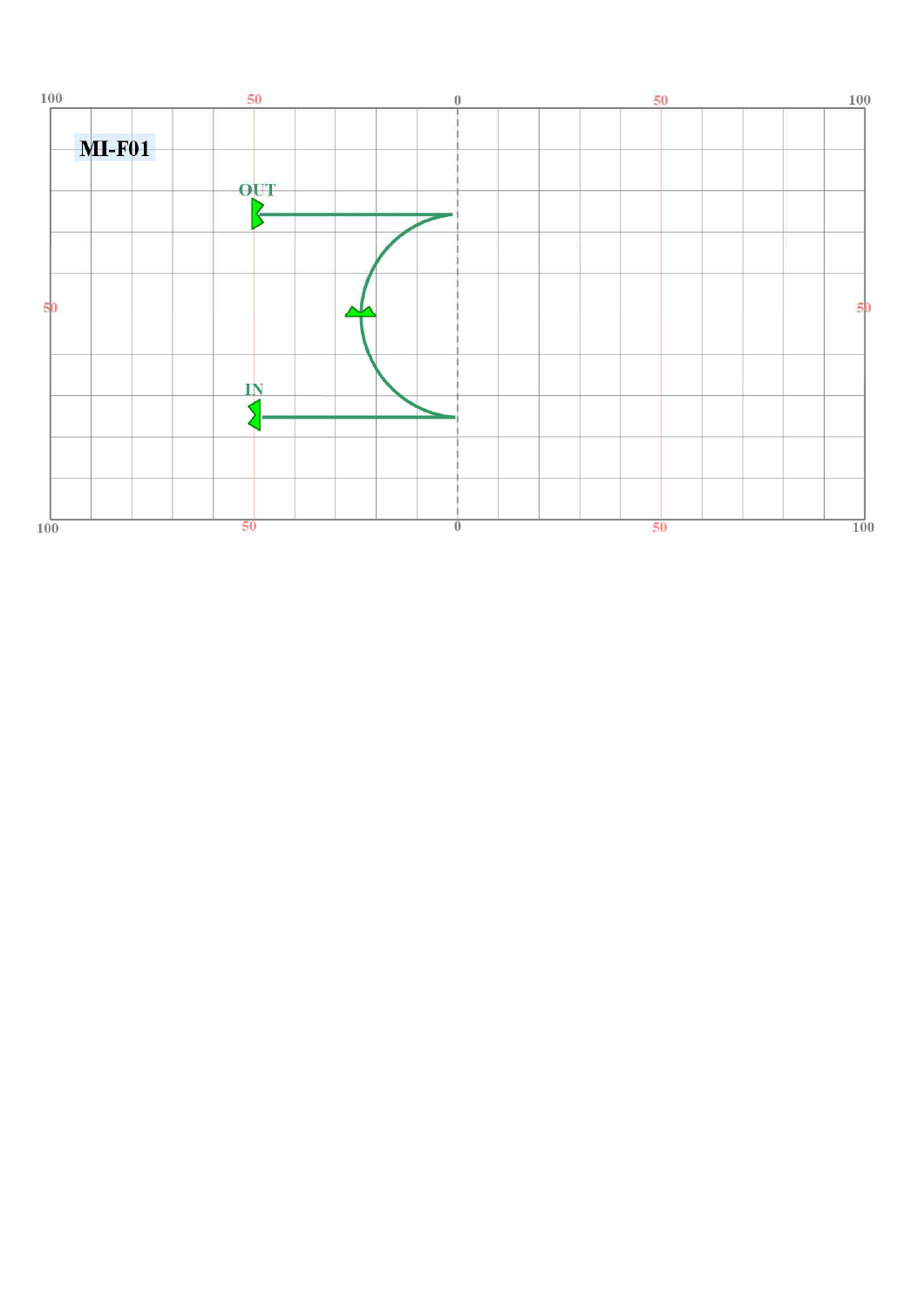

 **Version 2005-08-01**

# **MI 03 – Steps and Turns**

#### **Judges will Particularly Consider**

- Relative placement of components
- Rotation
- Straight lines
- Position within the precision grid
- Backward flight

#### **Explanation**

The kite rotates 90° clockwise around its center at each change of direction.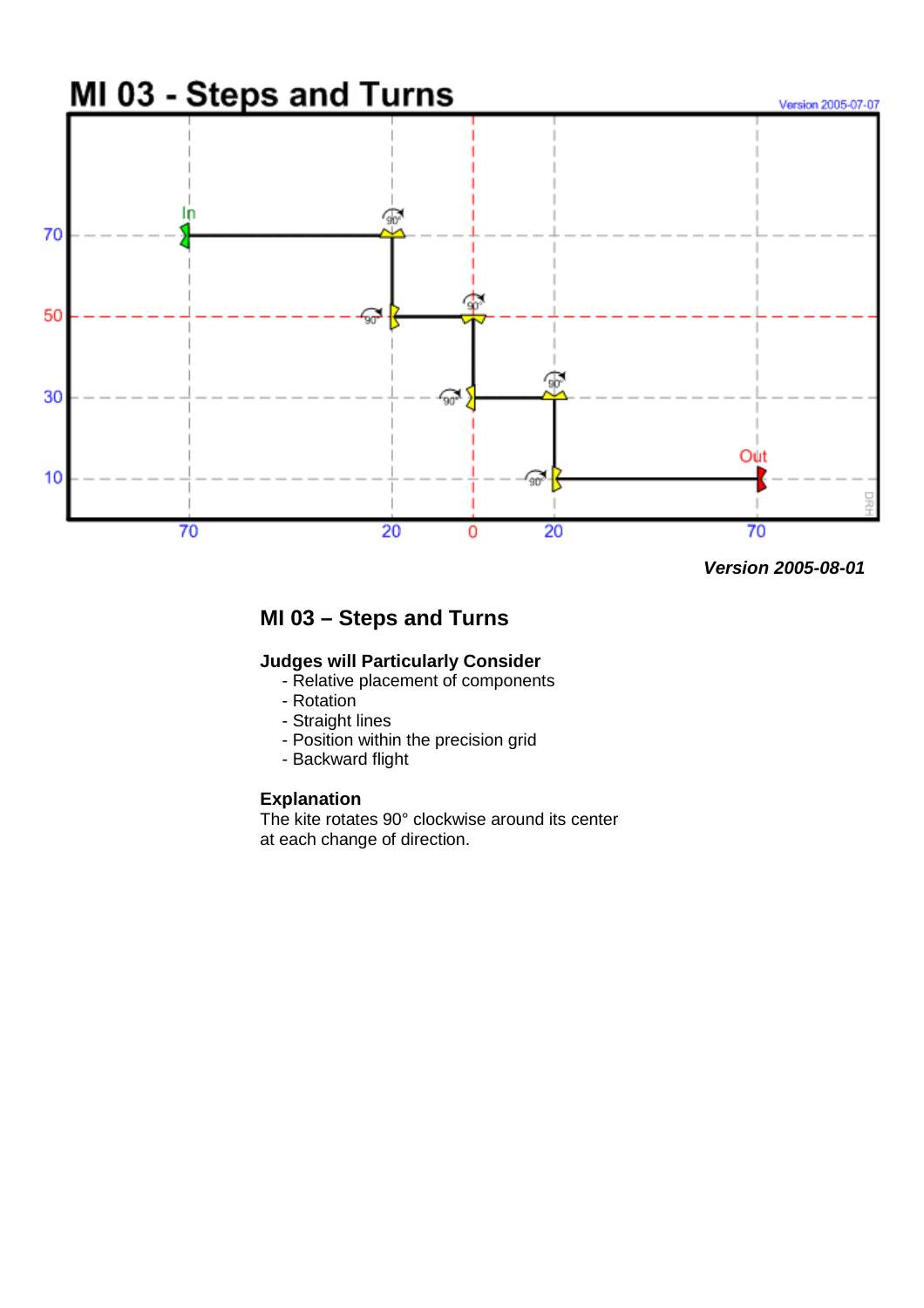

 **2005-07-07**

# **MI 07 – Arc Circle Version**

### **Judges will Particularly Consider**

- Circle
- Backward flight
- Arc
- Launch
- Landing

## **Explanation**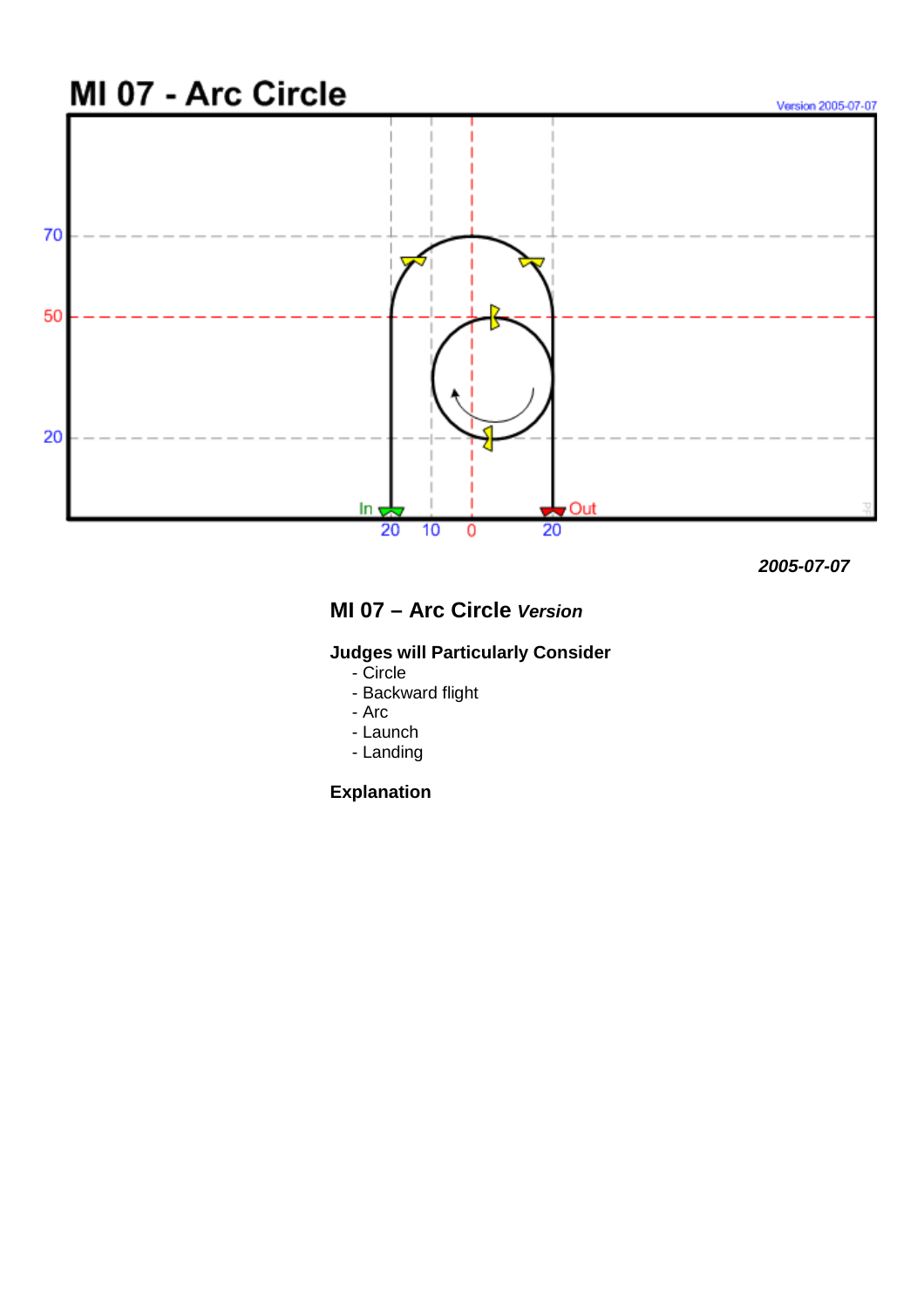

**MI 15 - Pivots** 

### **Judges will Particularly Consider**

- Rotation
- Horizontal line
- Inverted slide
- Backward flight
- Slide
- Forward flight

#### **Explanation**

The kite flies to each position in the drawing, stops, rotates, and continues. The stops must be distinct. The first rotation is counterclockwise.

All other rotations are clockwise.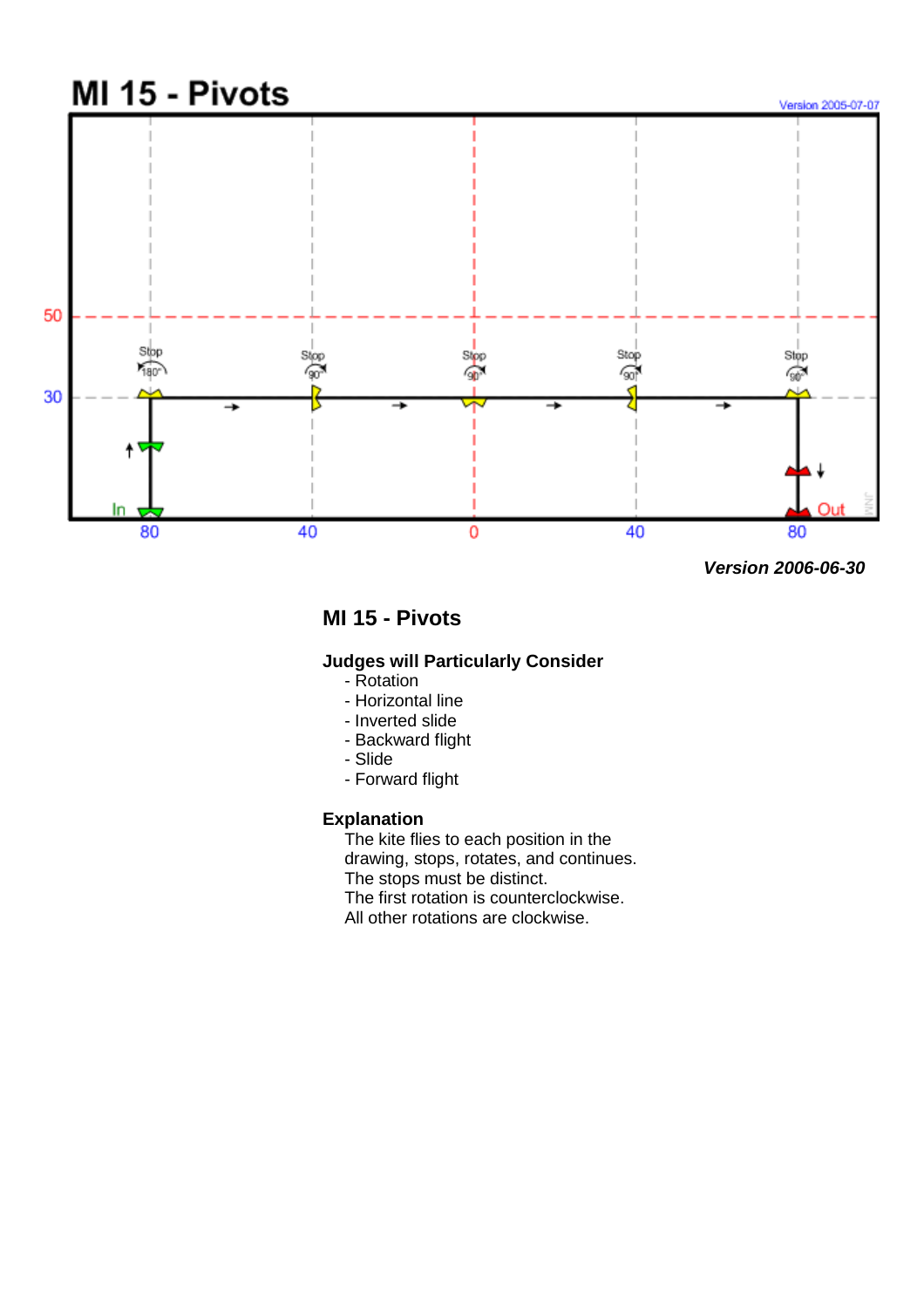

 **Version 2006-06-30**

# **MI 19 - Bumps**

### **Judges will Particularly Consider**

- Arcs
- Speed Control
- Landings
- Relative placement of the components
- Launch
- Position within the precision grid

#### **Explanation**

Three identically shaped and symmetrical arcs will be flown. The 1st will be flown forwards. The 2nd will be flown backwards. The 3rd will be flown forwards. All landings will be smooth and clean.